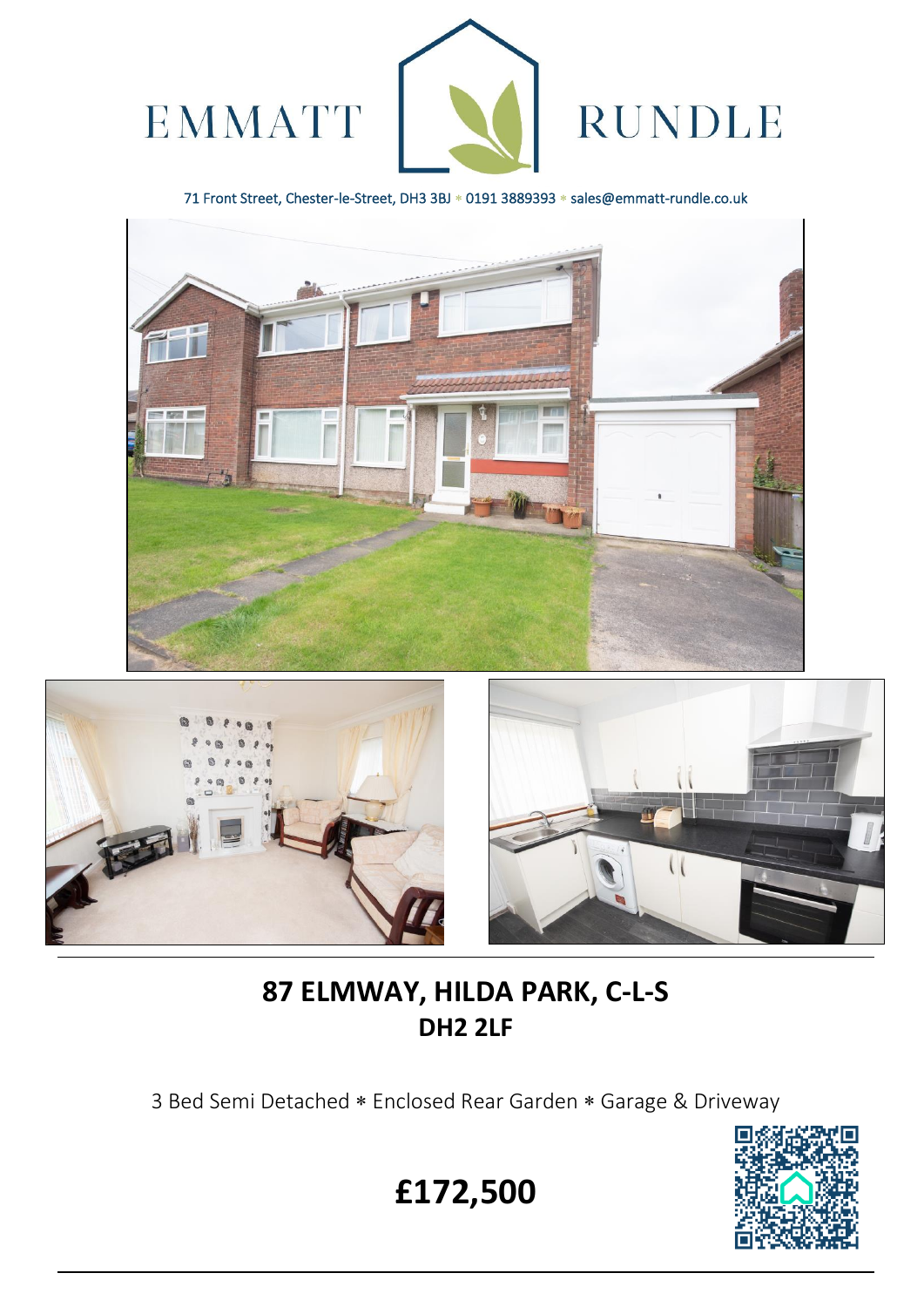### **DESCRIPTION**

A three bedroom semi detached house which is well situated on this popular development. The property offers spacious family sized accommodation with three generously proportioned bedrooms. There are a number of attractive features including a well fitted kitchen with integrated oven & hob together with attached garage and utility room. There is the benefit of gas central heating via combi boiler and UPVC double glazing.

**TENURE** Freehold

**GROUND FLOOR** 

**ENTRANCE VESTIBULE** UPVC door

**ENTRANCE HALL**

**LOUNGE/THROUGH DINING ROOM** 19'1" (5.82m) x 14' (4.27")

Spacious lounge, feature fire & fireplace, coved ceilings, storage cupboard, vertical blind, radiator





**KITCHEN KITCHEN KITCHEN KITCHEN KITCHEN** units, co-ordinating worksurfaces, stainless stell sink unit, mixer tap, integrated electric oven & hob, tower brushed steel cooker hood, brick tiled effect splashbacks, vertical blind, radiator



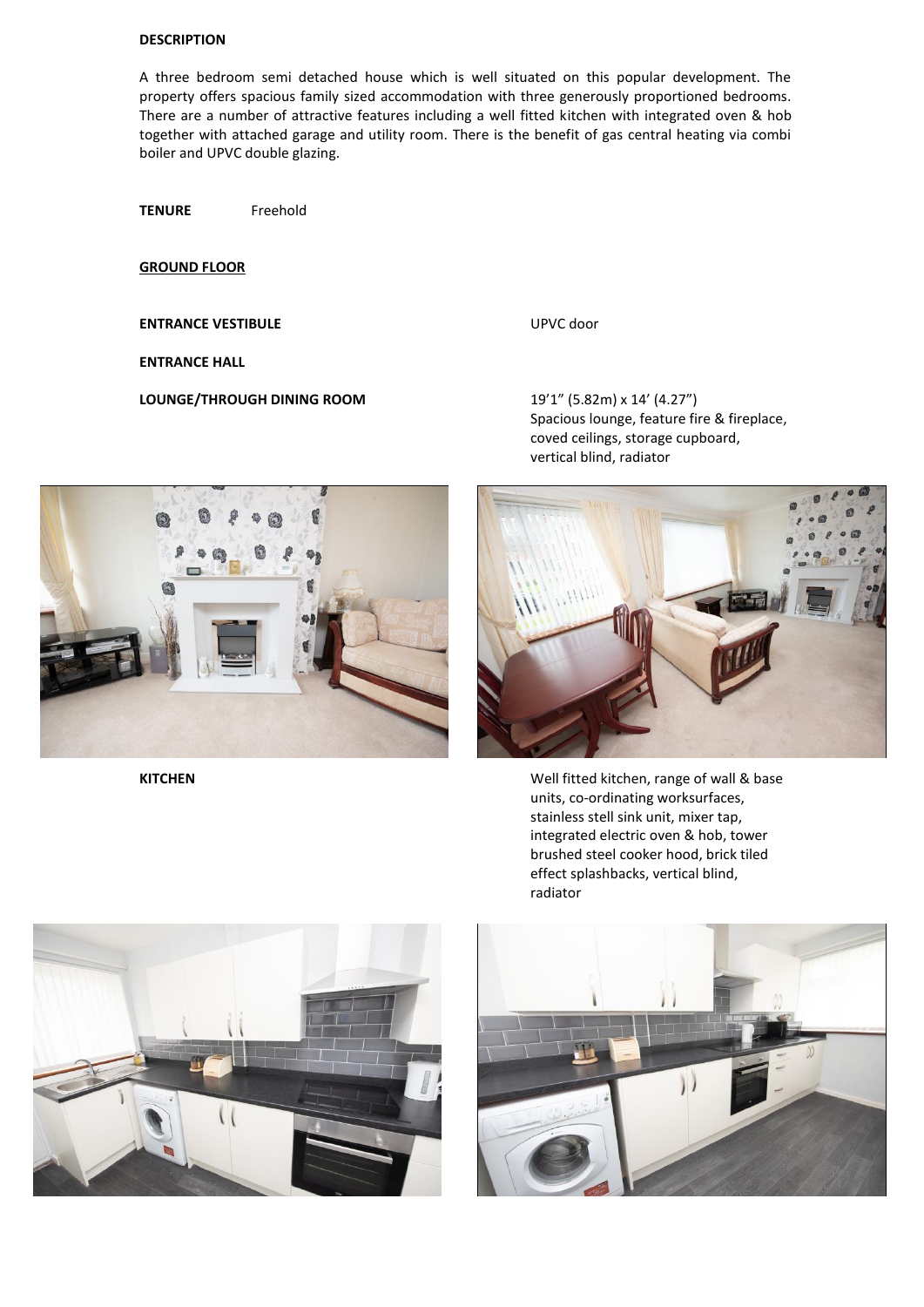## **FIRST FLOOR**

**BEDROOM 1** 14'8" (4.47m) x 10' (3.05m) Storage cupboard, radiator





**BEDROOM 2** 10'8" (3.25m) x 8'1" (2.46m) Radiator

**BEDROOM 3** 8'5" (2.57m) x 8'1" (2.46m) Radiator





**BATHROOM** Full suite in white, electric shower over bath, ceramic tiling